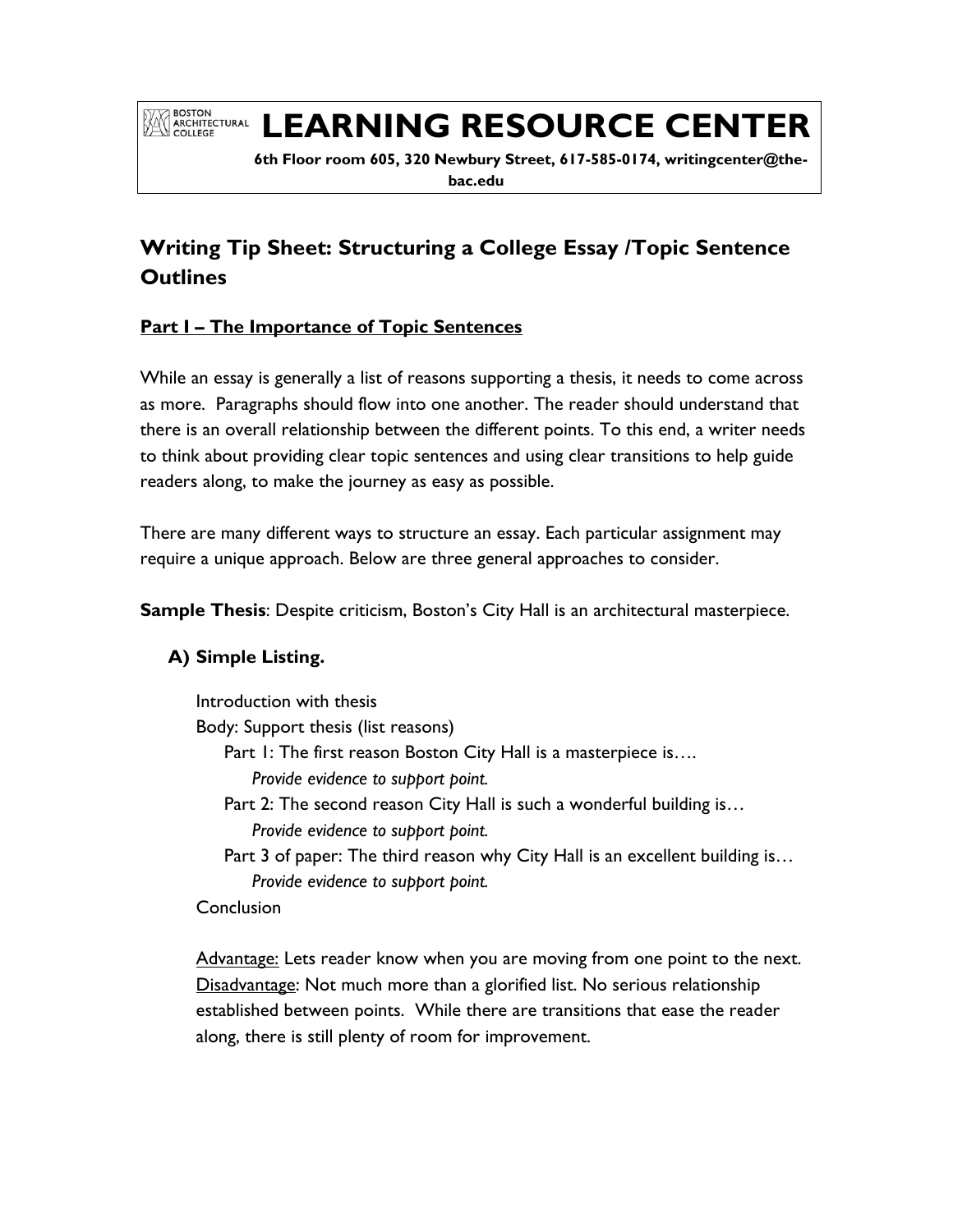#### **B) Dramatic Progression**

Introduction with thesis

Body: Support thesis

Part 1: One important reason that City Hall is a great building is.... *Provide evidence to support point.* 

Part 2: An even more important reason is….

*Provide evidence to support point.* 

Part 3: The most important reason City Hall is a great building is... *Provide evidence to support point.*

Conclusion

Advantage: Not only does it let readers know when to move from one point to the next, it also shows how the points are related.

Ascending order: (illustrated above) From least important to most important. The most important point is at the end of paper, making a final impact on the reader.

Descending order: From most important to least. Make your biggest point first.

Comment: It is tempting to settle for the Simple Listing (Part I above). However, you should always try to establish a clearer pattern of development to your points. In most cases, if you examine your beliefs, you will probably find that you feel more strongly about certain points. It is only logical that you indicate this to your reader.

#### **C) Logical Linkage**

Introduction with thesis

Body: Support thesis

Part 1: Although interesting to look at, Boston City Hall is quite simply an unattractive concrete monstrosity.

*Provide evidence to support point.*

Part 2: The effects of this concrete are felt beyond just the building, helping lay waste to City Hall Plaza.

*Provide evidence to support point.*

Part 3: This effect is made worse as both building and plaza interact poorly with surrounding buildings.

*Provide evidence to support point.*

#### Conclusion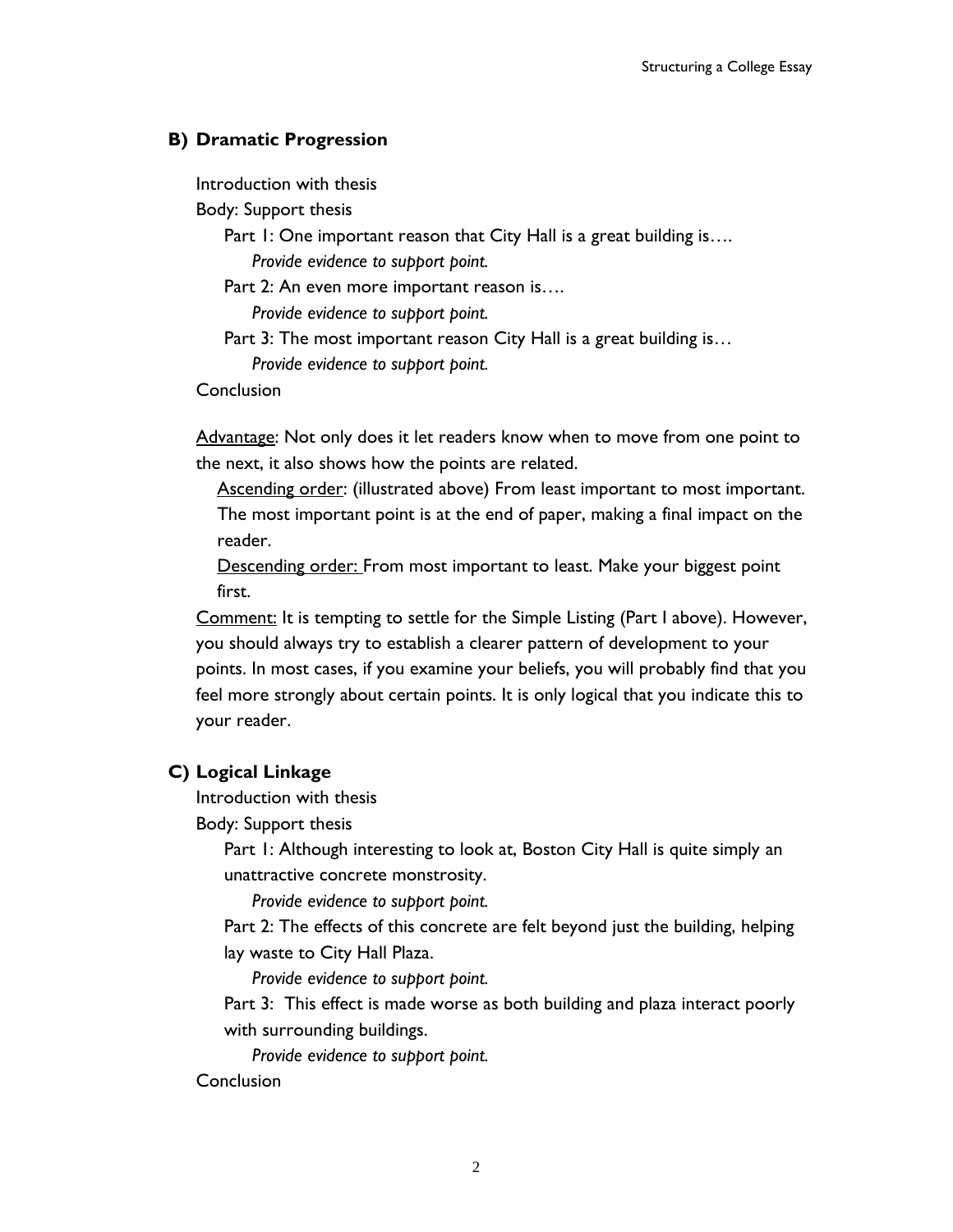As you can clearly see, Point B builds upon what was said in Point A. Point C builds upon both A and C.

Advantage: Clearly demonstrates relationship between points and can produce a tighter, more sophisticated essay.

Disadvantage: Requires strong transitions. If any parts don't connect clearly, the entire essay can easily unravel.

# **Part II: The Topic Sentence Outline**

A **topic sentence outline** is an outline of your essay, but instead of just using fragments or short phrases to summarize your points (as most people tend to do when they outline), you use full sentences. Ideally you have an outline point for **every major paragraph in your paper** and provide the topic sentence for that particular paragraph. Once you are ready to write your draft, you can use these sentences. Part of your paper is already written. Connections are already laid out. Transitions are already decided upon. This helps both you and your reader understand the organization of your essay.

Essentially, what you are doing is providing an outline similar to the sentence schemata above, except probably a bit more developed. In fact, the more developed you can make it, the better off you may be. Consider the very developed example below:

# **Example Topic Sentence Outline**

Introduction

- 1) The fight for control of the Central Artery green space bodes poorly for the project. *(Thesis paragraph that introduces idea and claim.)*
- II) For years now, different groups have battled for control of the space.  *(Background paragraph, if you feel one is necessary.)*

# **Body: Support Thesis**

First point:

- 1) The old adage "Too many cooks spoil the soup" seems to apply here. *(Make claim followed by some evidence.)*
- 11) In San Antonio, city official facing off against other groups, decided to… *(A second paragraph to provide even further evidence.)*

Second point:

I) If this debate is not settled amicably, Boston may lose an opportunity to create a landmark park. *(Make claim and provide evidence.)*